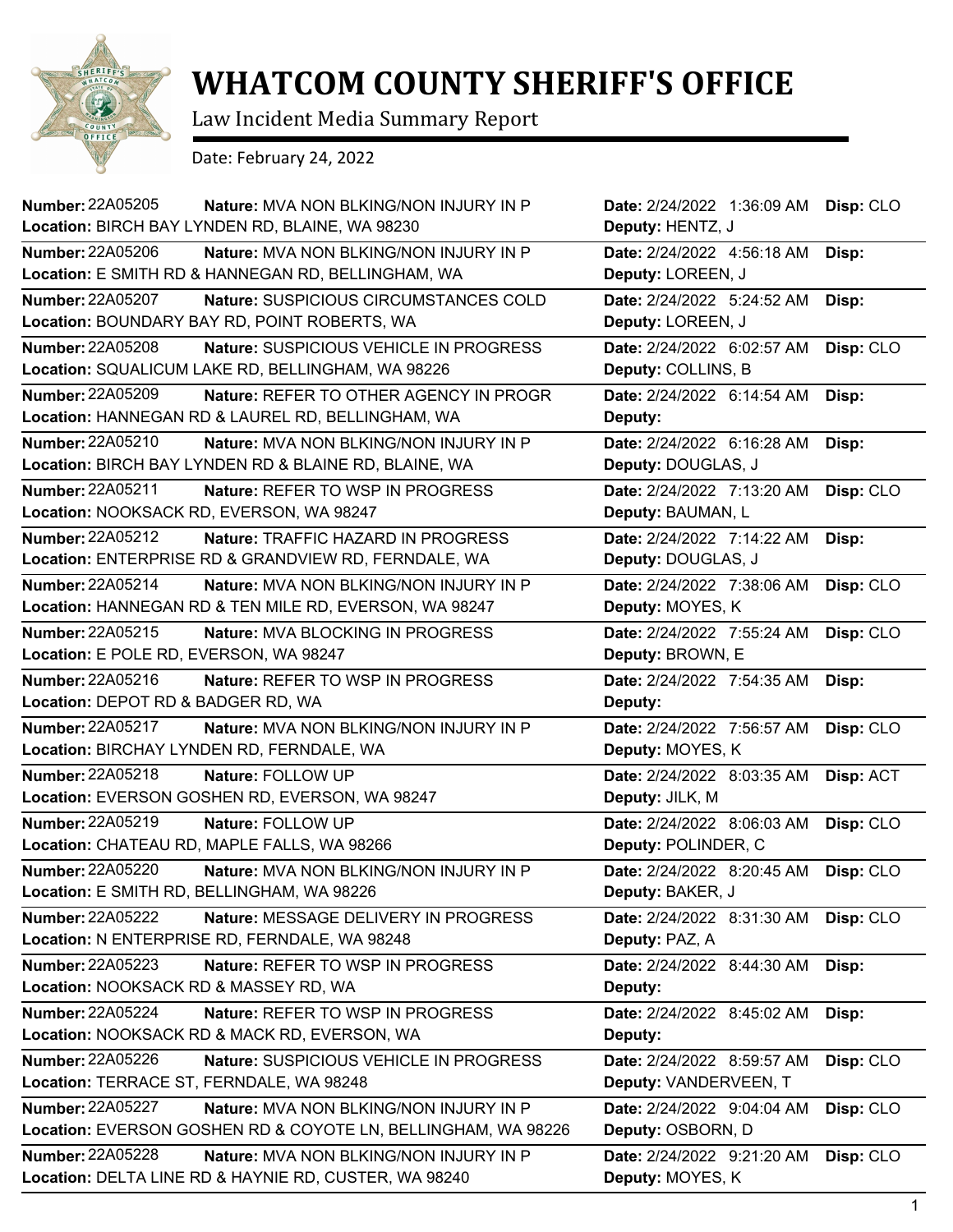| <b>Number: 22A05229</b>                                  | Nature: TRAFFIC HAZARD IN PROGRESS        | Date: 2/24/2022 9:20:28 AM            | Disp: CLO |
|----------------------------------------------------------|-------------------------------------------|---------------------------------------|-----------|
| Location: KELLY RD, BELLINGHAM, WA 98226                 |                                           | Deputy: OSBORN, D                     |           |
| <b>Number: 22A05230</b>                                  | Nature: MVA INJURY IN PROGRESS            | Date: 2/24/2022 9:41:38 AM            | Disp: CLO |
| Location: ALDER DR & ALDER DR, SEDRO WOOLLEY, WA 98284   |                                           | Deputy: OSBORN, D                     |           |
| Number: 22A05231                                         | <b>Nature: MVA INJURY IN PROGRESS</b>     | Date: 2/24/2022 9:41:14 AM            | Disp: CLO |
| Location: HARBOR VIEW DR, BELLINGHAM, WA 98229           |                                           | Deputy: SMITH, A                      |           |
| <b>Number: 22A05232</b>                                  | Nature: ASSIST AGENCY IN PROGRESS         | Date: 2/24/2022 9:44:56 AM            | Disp: CLO |
| Location: GRAND AVE, BELLINGHAM, WA 98225                |                                           | Deputy: PAZ, A                        |           |
| <b>Number: 22A05233</b>                                  | Nature: SUSPICIOUS VEHICLE COLD CALL      | Date: 2/24/2022 9:47:44 AM            | Disp:     |
| Location: E BADGER RD, EVERSON, WA                       |                                           | Deputy: BROWN, E                      |           |
| <b>Number: 22A05235</b>                                  | <b>Nature: TRAFFIC HAZARD IN PROGRESS</b> | Date: 2/24/2022 9:54:30 AM            | Disp:     |
| Location: ACADEMY RD & GARDEN SPRINGS LN, BELLINGHAM, WA |                                           | Deputy:                               |           |
| Number: 22A05237                                         | Nature: TRAFFIC HAZARD IN PROGRESS        | Date: 2/24/2022 9:58:07 AM            | Disp:     |
| Location: SEACREST DR & SUNRISE RD, LUMMI ISLAND, WA     |                                           | Deputy: VANDERVEEN, T                 |           |
| Number: 22A05238                                         | Nature: SEARCH AND RESCUE IN PROGRESS     | Date: 2/24/2022 10:19:53 AM           | Disp:     |
| Location: MT BAKER HW, DEMING, WA                        |                                           | Deputy: STAFFORD, M                   |           |
| <b>Number: 22A05240</b>                                  | Nature: ASSIST CITIZEN IN PROGRESS        | Date: 2/24/2022 10:38:36 AM Disp: CLO |           |
| Location: ALM RD, EVERSON, WA 98247                      |                                           | Deputy: BAUMAN, L                     |           |
| <b>Number: 22A05241</b>                                  | Nature: MVA NON BLKING/NON INJURY IN P    | Date: 2/24/2022 10:39:00 AM Disp:     |           |
| Location: W BADGER RD & DELTA LINE RD, CUSTER, WA        |                                           | Deputy: DEZEEUW, T                    |           |
| <b>Number: 22A05242</b>                                  | Nature: PROPERTY FOUND IN PROGRESS        | Date: 2/24/2022 10:43:21 AM Disp: CLO |           |
| Location: MITCHELL WAY, BELLINGHAM, WA 98226             |                                           | Deputy: BAKER, J                      |           |
| Number: 22A05244                                         | <b>Nature: SEX OFFENDER REGISTRATION</b>  | Date: 2/24/2022 10:49:43 AM           | Disp: CLO |
| Location: LAKEWOOD LN, BELLINGHAM, WA 98229              |                                           | Deputy: DOUGLAS, J                    |           |
| <b>Number: 22A05247</b>                                  | Nature: TRAFFIC PROBLEM IN PROGRESS       | Date: 2/24/2022 10:58:00 AM           | Disp:     |
|                                                          |                                           | Deputy:                               |           |
| Location: BIRCH BAY LYNDEN RD, BLAINE, WA                |                                           |                                       |           |
| <b>Number: 22A05248</b>                                  | Nature: DOMESTIC PHYSICAL COLD CALL       | Date: 2/24/2022 11:01:02 AM Disp: CLO |           |
| Location: BIRCH TERRACE DR, CUSTER, WA 98240             |                                           | Deputy: COLLINS, B                    |           |
| <b>Number: 22A05250</b>                                  | Nature: REFER TO OTHER AGENCY IN PROGR    | Date: 2/24/2022 11:14:40 AM Disp:     |           |
| Location: ACADEMY RD, BELLINGHAM, WA                     |                                           | Deputy:                               |           |
| Number: 22A05253                                         | Nature: SUSPICIOUS CIRCUMSTANCES COLD     | Date: 2/24/2022 11:28:26 AM Disp: CLO |           |
| Location: ALM RD, EVERSON, WA 98247                      |                                           | Deputy: DOUGLAS, J                    |           |
| <b>Number: 22A05254</b>                                  | Nature: MVA NON BLKING/NON INJURY COLD    | Date: 2/24/2022 11:40:47 AM Disp: CLO |           |
| Location: W AXTON RD, BELLINGHAM, WA 98226               |                                           | Deputy: BAUMAN, L                     |           |
| Number: 22A05255                                         | Nature: DOMESTIC VERBAL IN PROGRESS       | Date: 2/24/2022 11:45:26 AM Disp: CAA |           |
| Location: ORION WAY, BELLINGHAM, WA 98226                |                                           | Deputy: BROWN, E                      |           |
| Arrested: MONIZ, AUSTIN V.                               | Age: 24                                   |                                       |           |
| <b>Offenses: Malicious Mischief 3rd DV</b>               |                                           |                                       |           |
| Number: 22A05256                                         | Nature: SEX OFFENDER REGISTRATION         | Date: 2/24/2022 11:46:24 AM Disp: CLO |           |
| Location: MARTIN RD, BELLINGHAM, WA 98226                |                                           | Deputy: DOUGLAS, J                    |           |
| <b>Number: 22A05257</b>                                  | Nature: MVA NON BLKING/NON INJURY IN P    | Date: 2/24/2022 11:51:36 AM Disp: CLO |           |
| Location: HOPEWELL RD & GOODWIN RD, EVERSON, WA 98247    |                                           | Deputy: OSBORN, D                     |           |
| <b>Number: 22A05258</b>                                  | Nature: DOMESTIC PHYSICAL IN PROGRESS     | Date: 2/24/2022 12:07:07 PM           | Disp:     |
| Location: ORION WA, BELLINGHAM, WA                       |                                           | Deputy:                               |           |
| <b>Number: 22A05259</b>                                  | Nature: ASSIST AGENCY IN PROGRESS         | Date: 2/24/2022 12:11:34 PM           | Disp:     |
| Location: CREASEY RD, CUSTER, WA                         |                                           | Deputy: VANDERVEEN, T                 |           |
| <b>Number: 22A05261</b>                                  | <b>Nature: TRESPASS IN PROGRESS</b>       | Date: 2/24/2022 12:29:58 PM Disp:     |           |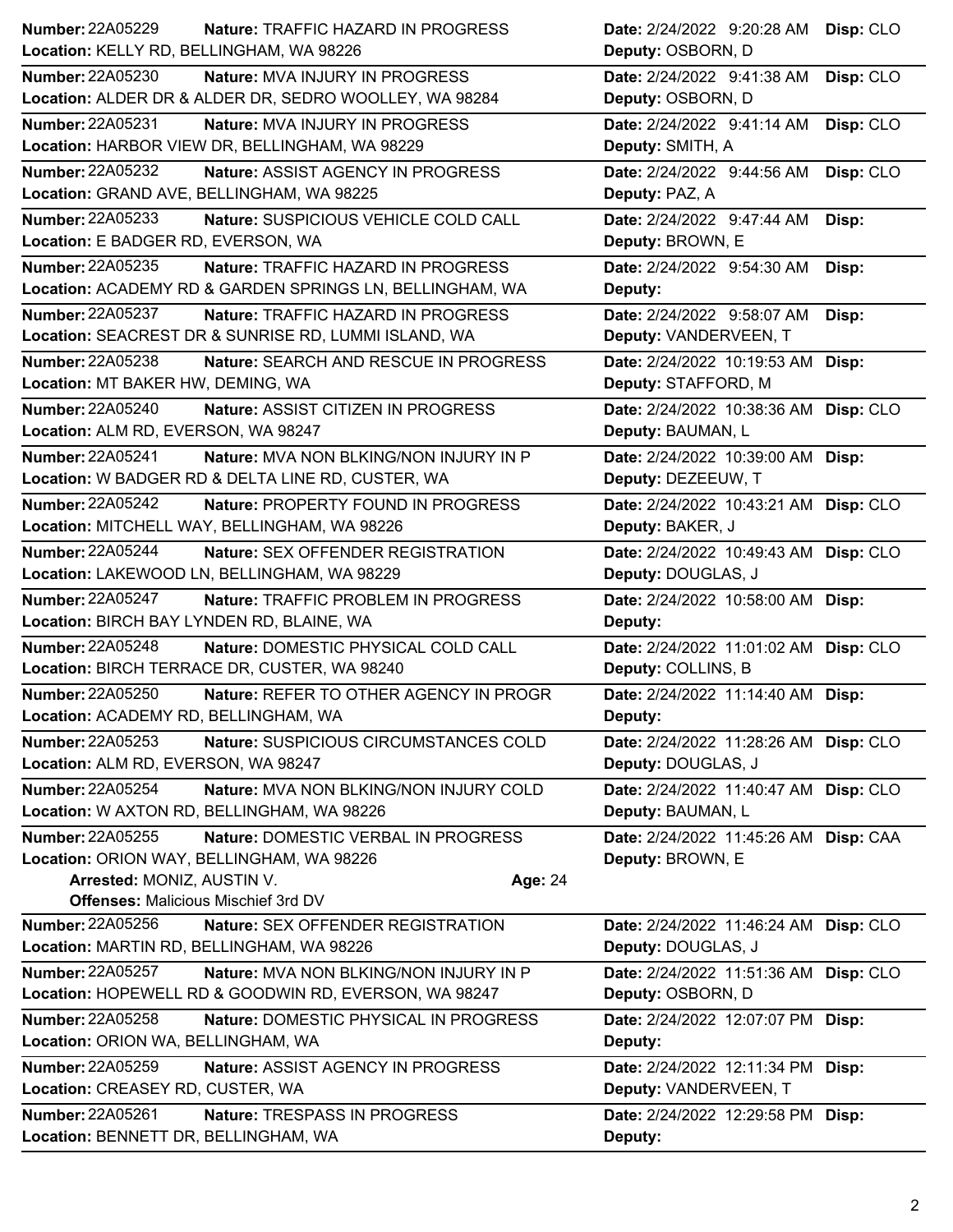| <b>Number: 22A05265</b>                       | Nature: HARASSMENT COLD CALL                                                        |                | Date: 2/24/2022 1:32:57 PM           | Disp: CLO |
|-----------------------------------------------|-------------------------------------------------------------------------------------|----------------|--------------------------------------|-----------|
| Location: WINDWARD DR, BELLINGHAM, WA 98229   |                                                                                     |                | Deputy: SMITH, A                     |           |
| <b>Number: 22A05266</b>                       | <b>Nature: MVA NON BLKING/NON INJURY IN P</b>                                       |                | Date: 2/24/2022 1:34:03 PM           | Disp: ECD |
|                                               | Location: SOUTH BAY DR & IOWA HEIGHTS RD, SEDRO WOOLLEY, WA 98284 Deputy: OSBORN, D |                |                                      |           |
| Number: 22A05269                              | Nature: TRAFFIC PROBLEM COLD CALL                                                   |                | Date: 2/24/2022 2:06:38 PM           | Disp: CLO |
|                                               | Location: LAKE WHATCOM BLVD & CORONADO AVE, BELLINGHAM, WA 9822! Deputy: OSBORN, D  |                |                                      |           |
| <b>Number: 22A05270</b>                       | Nature: MVA BLOCKING IN PROGRESS                                                    |                | Date: 2/24/2022 2:08:28 PM           | Disp: CLO |
| Location: PARADISE RD, FERNDALE, WA 98248     |                                                                                     |                | Deputy: OSBORN, D                    |           |
| <b>Number: 22A05273</b>                       | Nature: MENTAL COLD CALL                                                            |                | Date: 2/24/2022 2:21:08 PM           | Disp: CLO |
|                                               | Location: AGATE HEIGHTS RD, BELLINGHAM, WA 98226                                    |                | Deputy: KLIX, J                      |           |
| Number: 22A05275                              | Nature: WELFARE CHECK IN PROGRESS                                                   |                | Date: 2/24/2022 2:29:50 PM           | Disp: CLO |
| Location: E POLE RD, EVERSON, WA 98247        |                                                                                     |                | Deputy: MELLEMA, S                   |           |
| <b>Number: 22A05276</b>                       | <b>Nature: ASSIST AGENCY IN PROGRESS</b>                                            |                | Date: 2/24/2022 2:37:19 PM           | Disp: CLO |
|                                               | Location: SLATER RD & RURAL AVE, FERNDALE, WA 98248                                 |                | Deputy: JAMES, J                     |           |
| <b>Number: 22A05277</b>                       | Nature: ASSIST CITIZEN IN PROGRESS                                                  |                | Date: 2/24/2022 2:38:01 PM           | Disp: CLO |
| Location: GRAND AVE, BELLINGHAM, WA 98225     |                                                                                     |                | Deputy: DEZEEUW, T                   |           |
| <b>Number: 22A05279</b>                       | Nature: FOLLOW UP                                                                   |                | Date: 2/24/2022 2:43:12 PM           | Disp: CAA |
| Location: GRAND AVE, BELLINGHAM, WA 98225     |                                                                                     |                | Deputy: HEINRICH, C                  |           |
| Arrested: EUBANKS, CASEY                      |                                                                                     | <b>Age: 42</b> |                                      |           |
| <b>Offenses: In From Court</b>                |                                                                                     |                |                                      |           |
| <b>Number: 22A05280</b>                       | Nature: REFER TO OTHER AGENCY IN PROGR                                              |                | Date: 2/24/2022 2:58:24 PM           | Disp:     |
| Location: NORTH PASS RD, EVERSON, WA          |                                                                                     |                | Deputy:                              |           |
| Number: 22A05283                              | <b>Nature: THREAT IN PROGRESS</b>                                                   |                | Date: 2/24/2022 3:09:53 PM           | Disp: CLO |
| Location: LATTIMORE RD, FERNDALE, WA 98248    |                                                                                     |                | Deputy: JAMES, J                     |           |
| Number: 22A05285                              | Nature: ANIMAL PROBLEM IN PROGRESS                                                  |                | Date: 2/24/2022 3:18:27 PM           | Disp:     |
| Location: LATTIMORE RD, FERNDALE, WA          |                                                                                     |                | Deputy:                              |           |
| Number: 22A05287                              | Nature: SUSPICIOUS PERSON IN PROGRESS                                               |                | Date: 2/24/2022 3:30:06 PM           | Disp: CLO |
| Location: LAKEWAY DR, BELLINGHAM, WA 98229    |                                                                                     |                | Deputy: SMITH, A                     |           |
| Number: 22A05290                              | Nature: WHATCOMM RECORD IN PROGRESS                                                 |                | Date: 2/24/2022 3:40:16 PM           | Disp:     |
| Location: SHAMROCK RD, MAPLE FALLS, WA        |                                                                                     |                | Deputy:                              |           |
| <b>Number: 22A05291</b>                       | Nature: FOLLOW UP                                                                   |                | Date: 2/24/2022 3:48:39 PM Disp: CAA |           |
| Location: GRAND AVE, BELLINGHAM, WA 98225     |                                                                                     |                | Deputy: HEINRICH, C                  |           |
| Arrested:                                     | Age:                                                                                |                |                                      |           |
| <b>Offenses:</b>                              |                                                                                     |                |                                      |           |
| Number: 22A05292                              | Nature: PROWLER COLD CALL                                                           |                | Date: 2/24/2022 3:50:47 PM           | Disp: CLO |
|                                               | Location: RAINBOW DR, SEDRO WOOLLEY, WA 98284                                       |                | Deputy: WRIGHT, M                    |           |
| Number: 22A05295                              | Nature: REFER TO WSP IN PROGRESS                                                    |                | Date: 2/24/2022 3:57:02 PM           | Disp:     |
| Location: MT BAKER HWY AT & MP 44, DEMING, WA |                                                                                     |                | Deputy:                              |           |
| Number: 22A05296                              | Nature: WHATCOMM RECORD IN PROGRESS                                                 |                | Date: 2/24/2022 4:04:49 PM           | Disp:     |
|                                               | Location: KELLY RD & HANNEGAN RD, BELLINGHAM, WA                                    |                | Deputy:                              |           |
| <b>Number: 22A05298</b>                       | Nature: DOMESTIC VERBAL COLD CALL                                                   |                | Date: 2/24/2022 4:06:15 PM           | Disp: CLO |
| Location: COLUMBUS AVE, BELLINGHAM, WA 98229  |                                                                                     |                | Deputy: WILSON, J                    |           |
| Number: 22A05301                              | Nature: WELFARE CHECK IN PROGRESS                                                   |                | Date: 2/24/2022 5:13:31 PM           | Disp: CLO |
| Location: N TERRACE AVE, BELLINGHAM, WA 98229 |                                                                                     |                | Deputy: WILSON, J                    |           |
| <b>Number: 22A05302</b>                       | Nature: WELFARE CHECK IN PROGRESS                                                   |                | Date: 2/24/2022 5:20:10 PM           | Disp:     |
| Location: N TERRACE AV, BELLINGHAM, WA        |                                                                                     |                | Deputy:                              |           |
| <b>Number: 22A05303</b>                       | Nature: THEFT COLD CALL                                                             |                | Date: 2/24/2022 5:22:58 PM           | Disp: CLO |
| Location: BIRCH TERRACE DR, CUSTER, WA 98240  |                                                                                     |                | Deputy: WRIGHT, M                    |           |
| Number: 22A05304                              | Nature: TRAFFIC HAZARD IN PROGRESS                                                  |                | Date: 2/24/2022 5:23:22 PM           | Disp:     |
| Location: WILLEYS LAKE RD, FERNDALE, WA       |                                                                                     |                | Deputy:                              |           |
|                                               |                                                                                     |                |                                      |           |